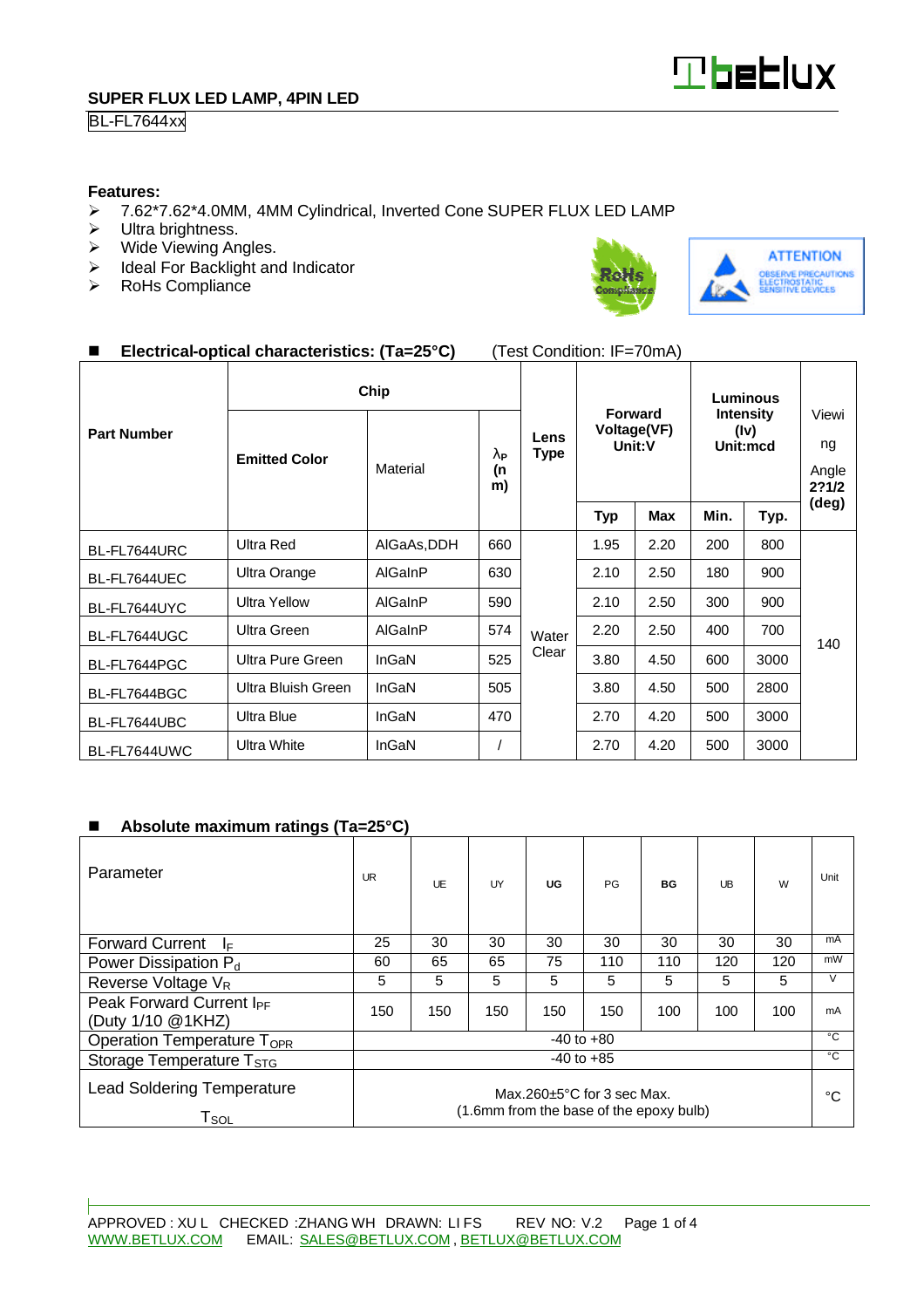

## ■ Package configuration & Internal circuit diagram



Notes:

- 1. All dimensions are in millimeters (inches)
- 2. Tolerance is ±0.25(0.01")unless otherwise noted.
- 3. Specifications are subject to change without notice.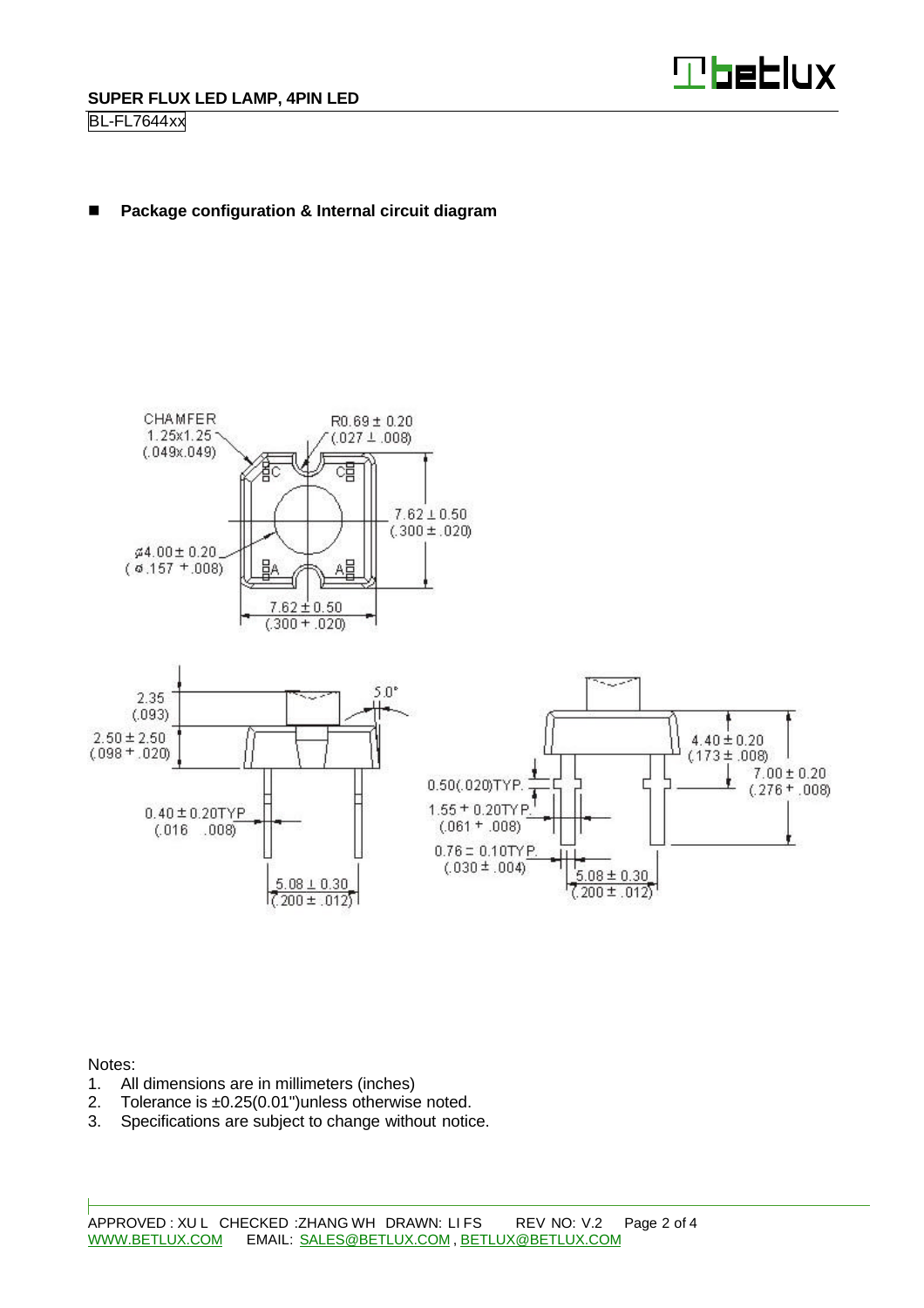# **Theblux**

### **SUPER FLUX LED LAMP, 4PIN LED**

#### BL-FL7644xx





- (1) GaAsP/GaAs 655nm/Red
- (2) GaP 570nm/Yellow Green
- (3) GaAsP/GaP 585nm/Yellow
- (4) GaAsp/GaP 635nm/Orange & Hi-Eff Red
- (5) GaP 700nm/Bright Red
- (6) GaAlAs/GaAs 660nm/Super Red
- (8) GaAsP/GaP 610nm/Super Red

(9) - GaAlAs 880nm

- (10) GaAs/GaAs & GaAlAs/GaAs 940nm
- (A) GaN/SiC 430nm/Blue
- (B) InGaN/SiC 470nm/Blue
- (C) InGaN/SiC 505nm/Ultra Green
- (D) InGaAl/SiC 525nm/Ultra Green



FORWARD VOLTAGE (Vf) FORWARD CURRENT VS. FORWARD VOLTAGE



RELATIVE LUMINOUS INTENSITY VS. FORWARD CURRENT FORWARD CURRENT (mA)



AMBIENT TEMPERATURE Ta( ) FORWARD CURRENT VS. AMBIENT TEMPERATURE



NOTE:25 free air temperature unless otherwise specified